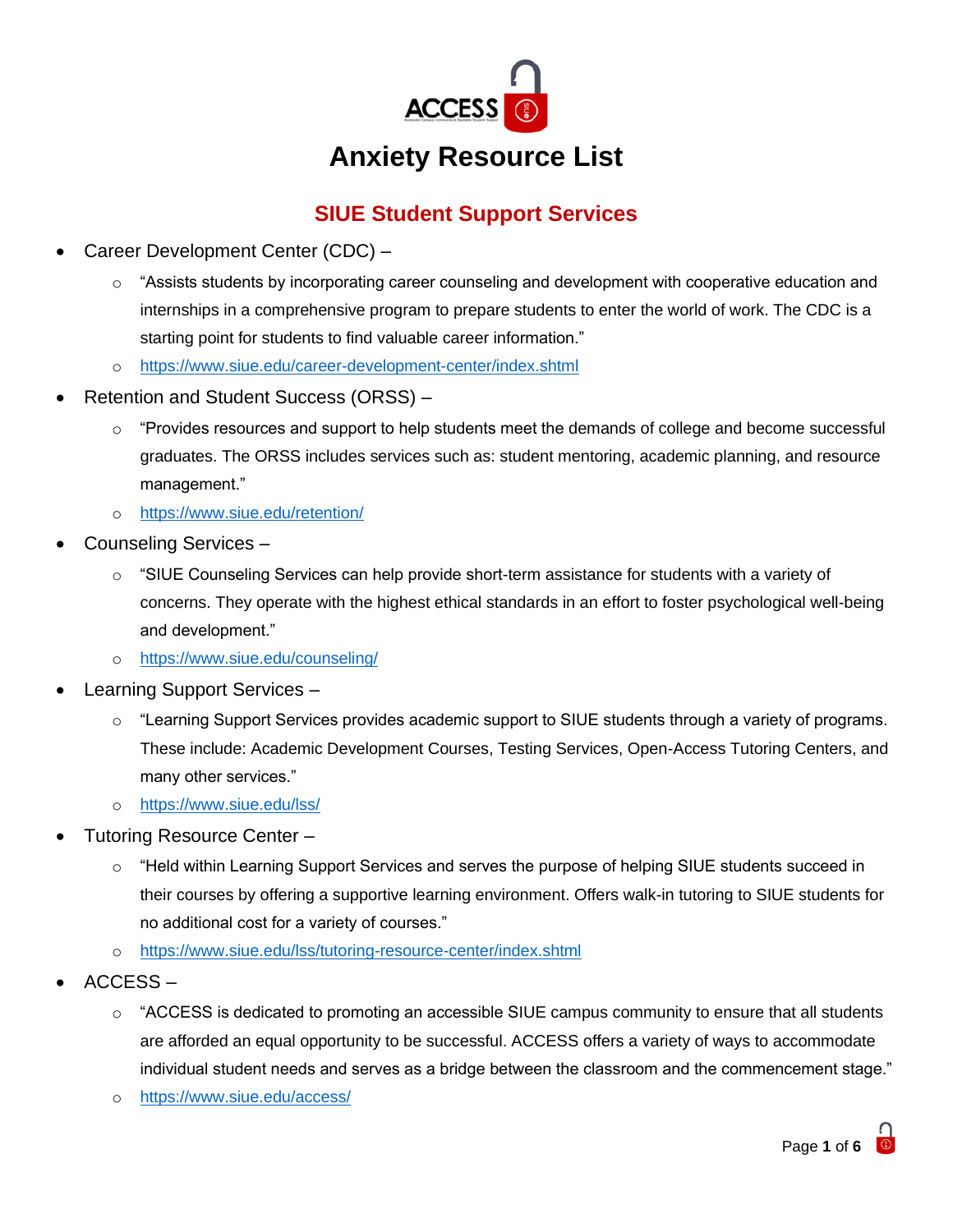## **Edwardsville & Madison County Resource Lists**

- Edwardsville Township Community Resource Directory
	- o [https://edwardsvilletownship.com/wp-content/uploads/2019/08/Edwardsville-Township-Community-](https://edwardsvilletownship.com/wp-content/uploads/2019/08/Edwardsville-Township-Community-Resource-Directory-2019-2020-2.pdf)[Resource-Directory-2019-2020-2.pdf](https://edwardsvilletownship.com/wp-content/uploads/2019/08/Edwardsville-Township-Community-Resource-Directory-2019-2020-2.pdf)
- **Madison County Community Resource Packet** 
	- o <http://roe41.org/pdffiles/MadisonCountyHomelessResources.pdf>

### **Find Services & Support**

- Counselor Referrals Edwardsville & Surrounding Areas
	- $\circ$  This referral list is comprised of several counselors that treat various disorders in the Edwardsville and surrounding area. This list includes counselors with sliding scale or reduced fees.
	- o [https://drive.google.com/file/d/1mEXJWxBgkQ9l2EbkpolzK\\_0\\_ZG0cGfMy/view?usp=sharing](https://drive.google.com/file/d/1mEXJWxBgkQ9l2EbkpolzK_0_ZG0cGfMy/view?usp=sharing)
- Community Mental Health Referrals Edwardsville & Surrounding Areas
	- $\circ$  This referral list is comprised of several agencies that provide comprehensive mental health treatment in the Edwardsville and surrounding area. This list includes agencies with sliding scale and reduced fees.
	- o [https://drive.google.com/file/d/1eXnVVs6qPxrGoFB5Wh\\_WUiSLgB8X7mOx/view?usp=sharing](https://drive.google.com/file/d/1eXnVVs6qPxrGoFB5Wh_WUiSLgB8X7mOx/view?usp=sharing)
- Missouri Sliding Scale Counseling Agencies
	- o This referral list is comprised of several sliding scale counseling agencies in Missouri.
	- o <https://drive.google.com/file/d/1S17SuL8F6sVsJAl9JEbg8nTEyVLo3A2G/view?usp=sharing>
- Anxiety and Depression Association of America (ADAA)
	- o Find a support group.
	- o <https://adaa.org/supportgroups>
- NAMI Connection
	- $\circ$  "NAMI Connection is a weekly recovery support group for people living with mental illness in which people learn from each others' experiences, share coping strategies, and offer each other encouragement and understanding."
	- o <https://www.nami.org/Find-Your-Local-NAMI/Affiliate/Programs?classkey=a1x36000003TN9TAAW>
- Psychology Today
	- $\circ$  Use to find therapists, teletherapy, psychiatrists, treatment centers, and support groups near you.
	- o <https://www.psychologytoday.com/us/therapists>
- American Psychological Association
	- o Psychologist locator
	- o <https://locator.apa.org/>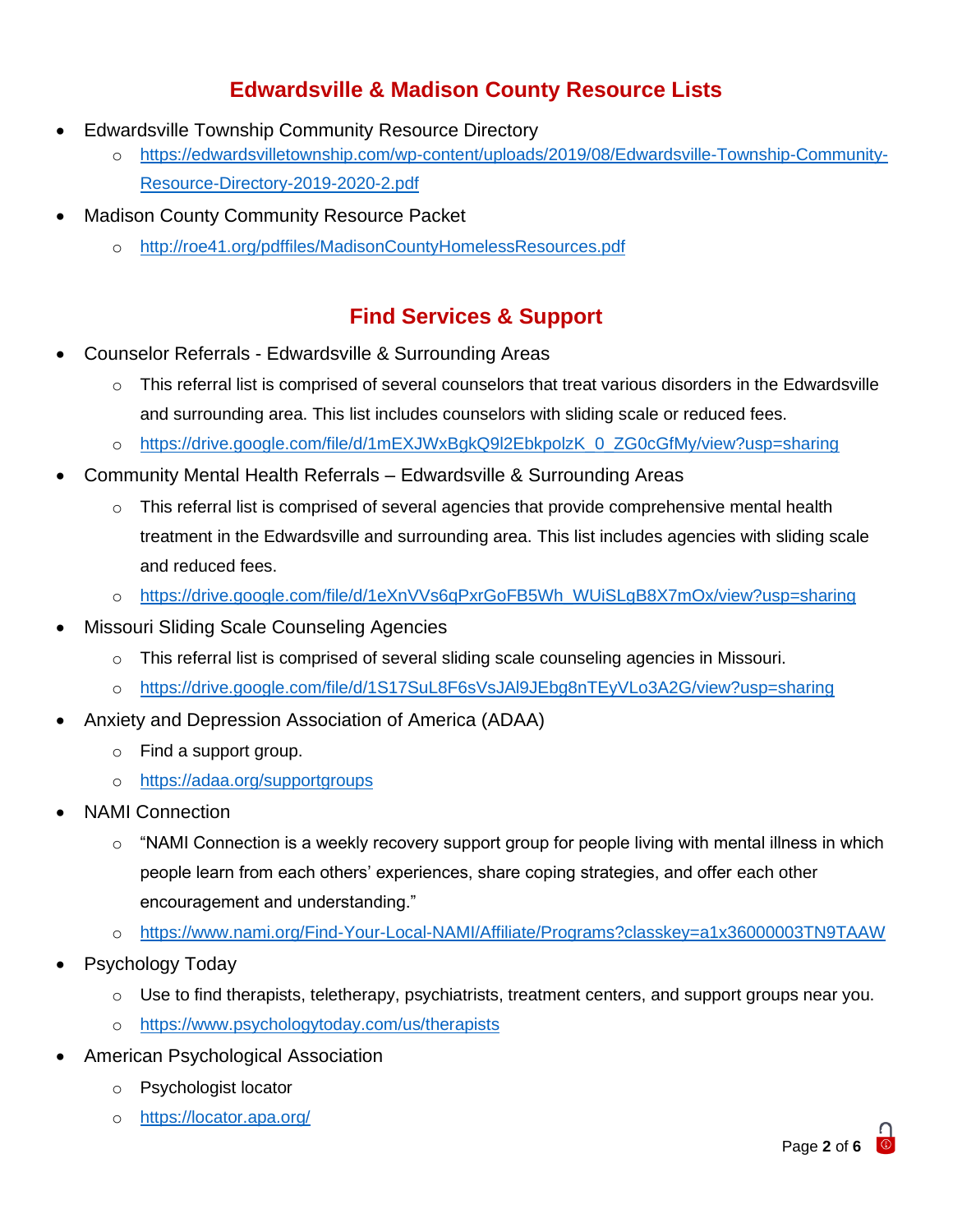### **Organizations - Resources & Hotlines**

- National Alliance on Mental Illness (NAMI)
	- $\circ$  "NAMI is the nation's largest grassroots mental health organization dedicated to building better lives for the millions of Americans affected by mental illness."
		- <https://nami.org/home>
	- o Contact the NAMI HelpLine
		- "The NAMI HelpLine is a free, nationwide peer-support service providing information, resource referrals and support to people living with a mental health condition, their family members and caregivers, mental health providers and the public."
		- Call 1-800-950-NAMI (6264), Monday through Friday, 10 a.m.–8 p.m., ET, or send an email to [info@nami.org.](mailto:info@nami.org)
	- $\circ$  Find Help in a Crisis
		- "Connect with a trained crisis counselor to receive free, 24/7 crisis support via text message."
		- **Text NAMI to 741-741.**
- Substance Abuse and Mental Health Services Administration (SAMHSA)
	- o <https://www.samhsa.gov/>
	- o National Helpline
		- "Treatment referral and information, 24/7."
		- 1-800-662-HELP (4357)
- National Center for College Students with Disabilities (NCCSD)
	- o Clearinghouse & Resource Library
		- https://www.nccsdclearinghouse.org/
	- $\circ$  "Text 741741 when you are feeling depressed or suicidal. A crisis worker will text you back immediately and continue to text with you. It's free to ANYONE living in the U.S. and run by the Crisis Text Line."
- Suicide Prevention Action Network (SPAN)
	- o National Suicide Prevention Lifeline
		- "Free and confidential support for people in distress, 24/7."
		- 1-800-273-TALK (8255)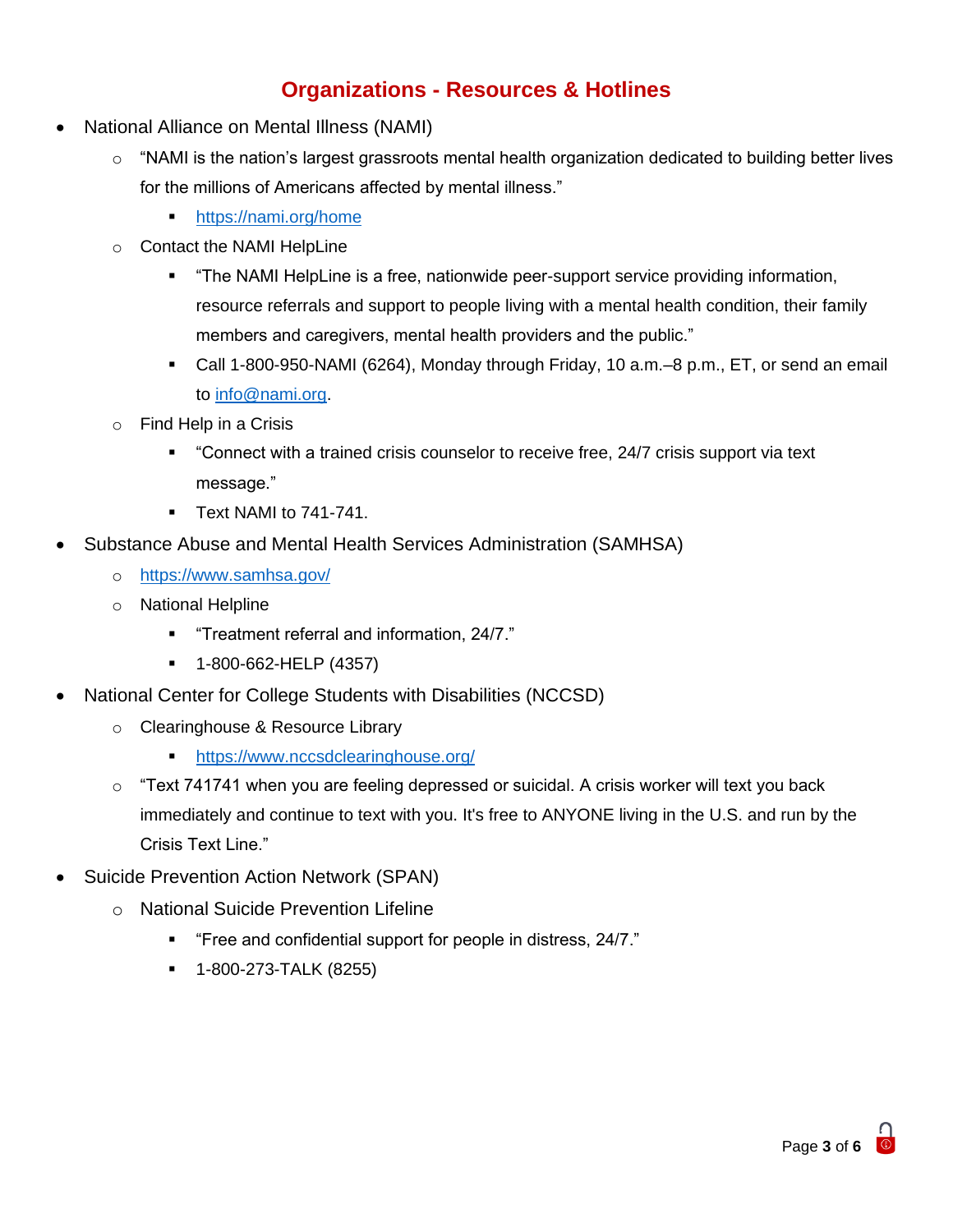## **Assistive Technology Tools**

#### **Mobile Phone Applications –**

- Calm (iOS & Android)
	- $\circ$  "Calm provides people experiencing stress and anxiety with guided meditations, sleep stories, breathing programs, and relaxing music."
- CBT Thought Record Diary (iOS & Android)
	- $\circ$  "Use CBT Thought Record Diary to document negative emotions, analyze flaws in your thinking, and reevaluate your thoughts. This is a great app for gradually changing your approach to anxietyinducing situations and your thinking patterns for future situations."
- Clear Fear (iOS & Android)
	- $\circ$  "Clear Fear provides you with a range of ways to manage anxiety. Clear Fear helps you with anxious thoughts and emotions, alter anxious behaviors and calm fear responses. It also has helpful descriptions of the different ways in which anxiety shows, resources and a grit box to boost resilience."
- Headspace (iOS & Android)
	- $\circ$  "Learn the skills of mindfulness and meditation by using this app for just a few minutes per day. You gain access to hundreds of meditations on everything from stress and anxiety to sleep and focus."
- Mindshift (iOS & Android)
	- $\circ$  "Allows you to learn more about anxiety, choose situations you need help with, check your level of anxiety, have access to tools to calm you, and help you actively decrease level of anxiety."
- Self-Help for Anxiety Management (SAM) (iOS & Android)
	- $\circ$  "Users are prompted to build their own 24-hour anxiety toolkit that allows you to track anxious thoughts and behavior over time, and learn 25 different self-help techniques. You can also use SAM's "Social Cloud" feature to confidentially connect with other users in an online community for additional support."
- What's Up (iOS & Android)
	- $\circ$  "Use the positive and negative habit tracker to maintain your good habits, and break those that are counterproductive. Includes a "Get Grounded" page, which contains over 100 different questions to pinpoint what you're feeling, and the "Thinking Patterns" page, which teaches you how to stop negative internal monologues."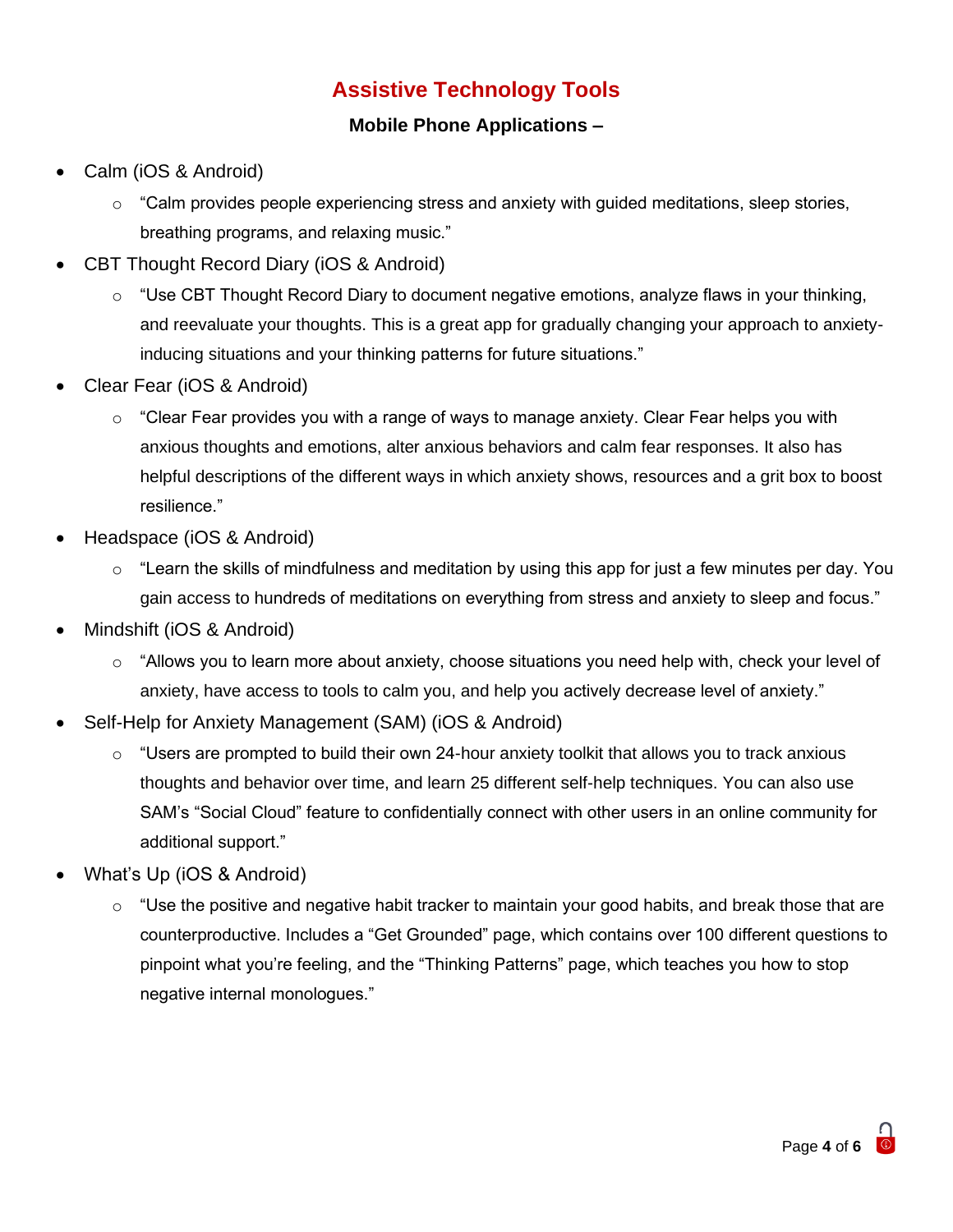### **Self-Help Resources**

#### **University of Michigan –**

- Depression Center Toolkit (also for anxiety)
	- o Toolkit Overview/Instructions
		- <https://ummentalhealth.info/toolkit-download/pdf/DepressionCenterToolkitOverview.pdf>
	- o Link for Depression Center Toolkit
		- **•** <https://www.depressioncenter.org/depression-toolkit>

#### **Therapist Aid Worksheets –**

- *Coping Skills: Anxiety*
	- $\circ$  "The Coping Skills: Anxiety worksheet describes four strategies for reducing anxiety. Strategies include deep breathing, progressive muscle relaxation, imagery, and challenging irrational thoughts."
	- o English <https://www.therapistaid.com/worksheets/coping-skills-anxiety.pdf>
	- o Spanish <https://www.therapistaid.com/worksheets/coping-skills-anxiety-spanish.pdf>
- *Study Tips for ADHD and Test Anxiety*
	- $\circ$  "Study skills help to reduce test anxiety, improve focus, and increase motivation to do well on tests. Good study habits are important for all students, but they are particularly beneficial for those with ADHD or test anxiety. This worksheet describes several research-based tips and techniques to improve how students study and prepare for tests. Some of the skills described include establish a study routine, set specific study goals, make studying a priority, and take care of your mind and body."
	- o English <https://www.therapistaid.com/worksheets/study-tips.pdf>
	- o Spanish <https://www.therapistaid.com/worksheets/study-tips-spanish.pdf>
- *How to Practice Mindfulness Meditation*
	- $\circ$  "Research has linked mindfulness with numerous benefits to mental well-being. The Mindfulness Meditation worksheet provides all the information you will need to begin practicing mindfulness on your own. Posture, breathing, and the handling of a wandering mind are covered in simple terms."
	- o English <https://www.therapistaid.com/worksheets/how-to-practice-mindfulness-meditation.pdf>
	- o Spanish [https://www.therapistaid.com/worksheets/how-to-practice-mindfulness-meditation](https://www.therapistaid.com/worksheets/how-to-practice-mindfulness-meditation-spanish.pdf)[spanish.pdf](https://www.therapistaid.com/worksheets/how-to-practice-mindfulness-meditation-spanish.pdf)
- *Additional Mindfulness Exercises*
	- $\circ$  "Includes mindfulness meditation, body scan, mindful eating, and five senses."
	- o English <https://www.therapistaid.com/worksheets/mindfulness-exercises.pdf>
	- o Spanish <https://www.therapistaid.com/worksheets/mindfulness-exercises-spanish.pdf>